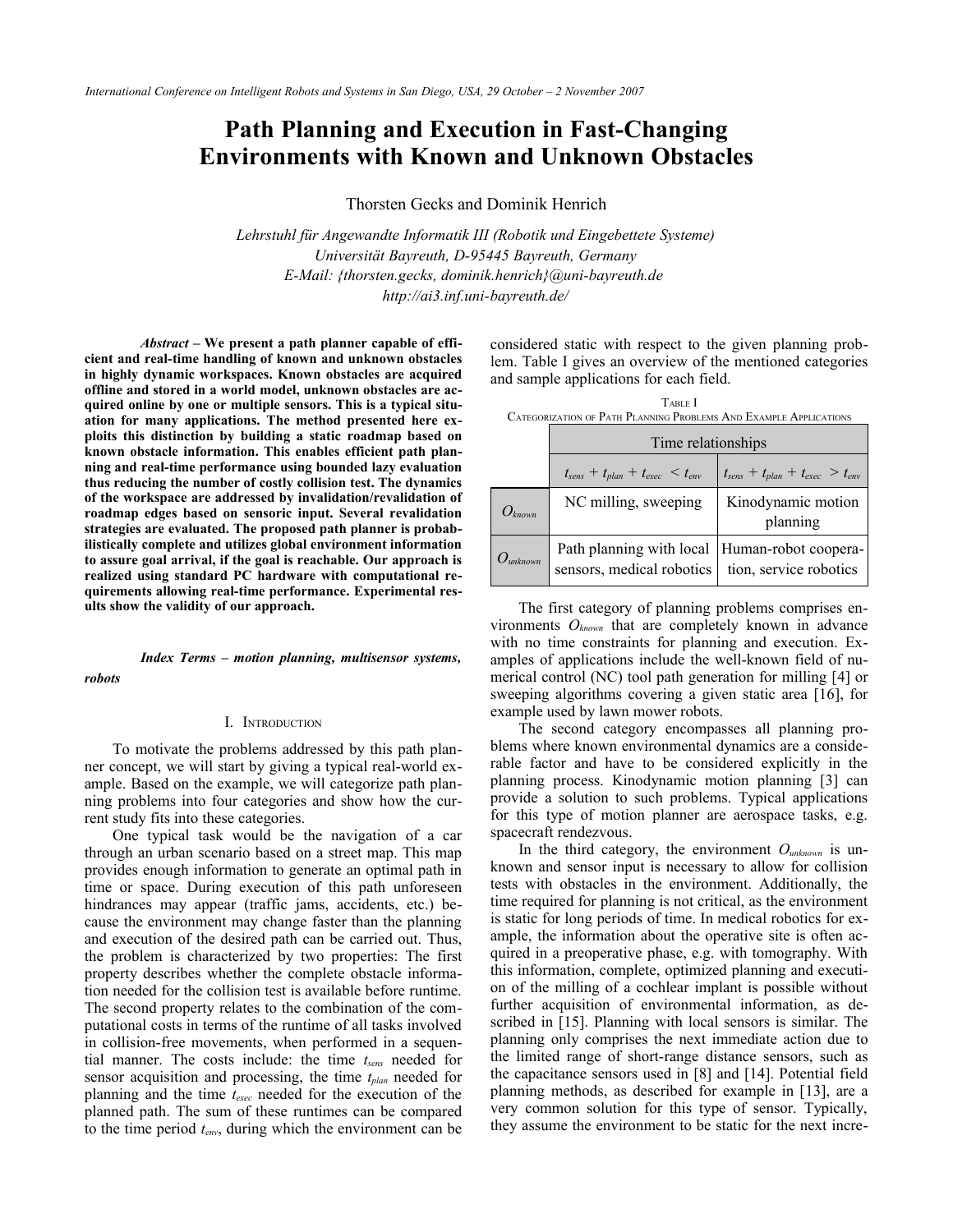mental planning step.

The fourth category consists of fast-changing environments containing unknown obstacles to be avoided, making continuous sensor updates necessary to ensure safe path planning. The path planning algorithm must adapt to environmental changes and guarantee sufficiently short runtimes to enable a decent sensor update rate. Performing a complete planning and execution is not feasible, because the environment may change before the goal is reached. Examples of this category include human robot cooperation in industrial environments or the navigation of a mobile robot through a building with dynamic obstacles, such as crowds of people. The path planning algorithm described in this paper provides a solution for planning problems of category four. Additionally we require the planner to solve high-dimensional planning problems for robots with many degrees of freedom.

The following Section [II](#page-1-1) describes the state of the art in efficient path planning for dynamic environments, followed by Sections [III](#page-1-0) and [IV](#page-2-0) describing our approach to the path planning problem. Section [V](#page-3-0) gives a short overview of the robotic system realized with this algorithm and presents experimental results demonstrating the real-time capabilities of this approach. Section [VI](#page-5-12) contains concluding remarks about the work done.

#### <span id="page-1-1"></span>II. RELATED WORK

In this section, we give an overview of existing approaches to reduce planning costs. The basic assumption is an expensive collision test compared to the other components of path planning (like roadmap construction, etc.).

As a consequence of the global collision detection described above, global path planning is a natural solution exploiting all available information and is complete even in cluttered situations that would lead local path planners into traps (local minima). With regard to the dimensionality of the configuration space, randomized roadmap planners scale with dimension without major drawbacks in computational efficiency. Several optimizations have been proposed in the past that lower the computational costs, specifically by reducing the number of collision tests or the required enviroment detail. In the following, we focus on reducing the number of collision tests to address systems with costly collision tests (i.e., in our system around 1 ms for a single robot position).

A significant reduction in the number of collision tests can be achieved by performing them only when they are absolutely necessary; this is called lazy evaluation. In [\[2\]](#page-5-11) a roadmap is initially constructed and a path is planned without any collision tests. When a path is found, it is checked for collision in steps from the start and goal node in an alternating fashion. The algorithm stops at the first colliding edge, invalidates it and then starts searching for a new path. However, this algorithm requires a completely known environment. In a fast-changing environment, checking from the goal node towards the start node is inefficient, as the time needed to reach the goal would invalidate the collision test information used for these tests. Another drawback is that the algorithm is not bounded with respect

to execution time.

In [\[9\]](#page-5-10), a similar algorithm is described that determines the shortest path through a given roadmap. Afterwards, this path is tested completely. The collision test information is then used to alter the roadmap at colliding edges and nodes. While it is questionable to test the complete path within a dynamic environment, it also remains unclear why the invalidated edges must be modified, as changes in the environment may revalidate them in the near future. No estimate of the computational cost of a single collision test or the number of collision tests needed for this method is provided.

Another planner using lazy edge evaluation is de-scribed in [\[12\]](#page-5-9). Based on a static roadmap, the key issue described there is the mapping of real-world changes to invalidated nodes of the roadmap via a table lookup. The table maps occupied voxels to roadmap nodes. These occupied voxels are calculated from a model of the known objects in the workspace and the table is constructed from a given robot model in an offline step. Besides the missing obstacle feedback from sensors, the size  $(1.60\times2.44\times1.36$  m<sup>3</sup>) and granularity (4 cm resolution) of the rasterized workspace are rather limited due to computational restrictions. For a network of 5000 nodes, the planning time achieved was 74 ms on average on a 2.8 GHz Pentium IV PC. With 10.000 nodes this increased to 385 ms.

In [\[1\]](#page-5-8), a combination of methods is presented to provide real-time path planning capabilities for a mobile robot in a partially known environment consisting of a landscape with buildings in known positions and unknown, autonomous agents detected by the robot's laser scanner. An initial, static roadmap is built based on the known environment information. The shortest path is generated through this roadmap and updated during execution based on the obstacles encountered on the way. The path is updated with the newly developed graph planning algorithm, Anytime Dynamic A\* [\[11\]](#page-5-7). In addition to the limited local sensor information, the results achieved on a PC with up-to-date hardware would not allow the algorithm to be applicable to fast-changing environments, as the maximum planning time peaks at 0.2 seconds. Also, the collision test implemented in this algorithm was inexpensive, testing more than 50,000 edges in 0.1 seconds, which is far less than the collision test costs assumed here.

In summary, we can state that lazy evaluation is a key to the solution but the concept itself is too general to provide real-time capabilities. It must be modified to specifically meet these requirements. Furthermore, the distinction into the two types of collision tests (known and unknown obstacles) typical for many applications needs to be addressed and exploited appropriately.

#### <span id="page-1-0"></span>III. ALGORITHM DESCRIPTION

In this section, we present our path planning algorithm in detail. All functions left unspecified in pseudo code are explained in text. For simplicity, the revalidation of invalidated roadmap edges is postponed to the subsequent section.

The proposed path planning algorithm presented is based on a static randomized roadmap containing a set of *N*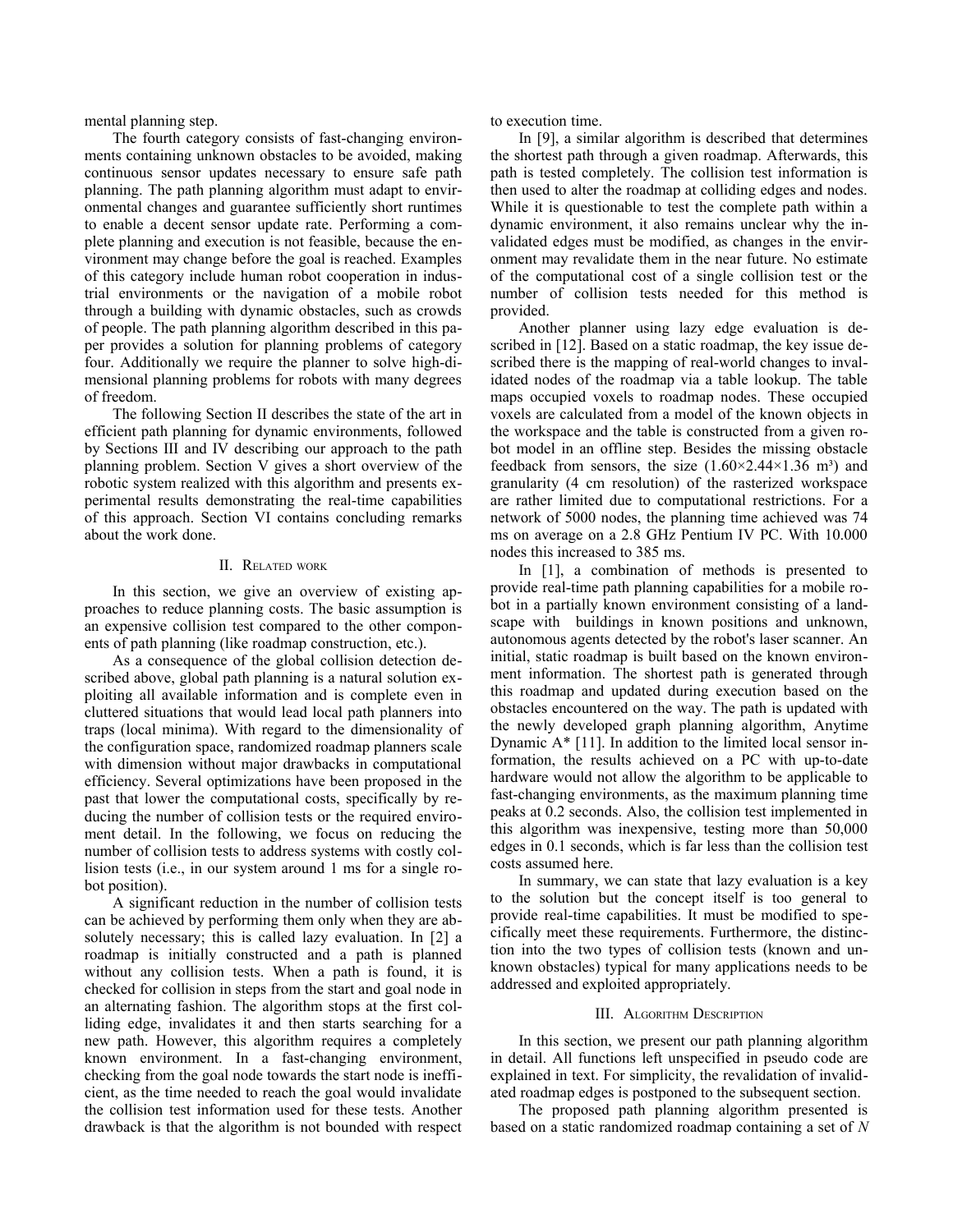vertices *V* representing robot configurations in joint space and a set of edges *E* representing direct connections of vertices (either linear connections or solved by a local planner). This roadmap is constructed in an offline step using the function *init*().

$$
\begin{array}{c}\n\textbf{init} \, () \\
\textbf{for } i = 1 \text{ to } N \\
\textbf{and} \textbf{Vertex} \, (V) \\
\textbf{for all } v \in V \\
\textbf{connect} \, (v, k)\n\end{array}
$$

The function *addVertex*(*V*) extends *V* with a vertex that is assured to be collision-free with regard to the known obstacles. Several methods exist for the generation of vertices [\[6\]](#page-5-14): Uniform generation places vertices within the workspace using random or pseudorandom methods, nonuniform generation takes into account the current obstacle situation and, for example, places vertices close to the border between obstacles and free space, which is expected to solve planning problems by increasing vertex density in this problematic area. After the initial number of vertices has been generated, *init*() interconnects these vertices using the function *connect*(*v,k*):

**connect**(*v*, *k*)  
\n
$$
S = getKNearestNeighbors(v, k)
$$
\n**for all**  $s \in S$   
\n**if** (**not** *collision*(*O<sub>known</sub>*, (*v*, *s*)))  
\n
$$
E = E \cup \{(v, s)\}
$$

The function *connect*( $v$ ,  $k$ ) connects a given vertex  $v$  to a set *S* of *k* nearest neighbors delivered by *getKNearestNeighbours*(*v, k*). This ensures that the costs of vertex expansion are limited when searching for the shortest path through the roadmap. For each of the *k* nearest-neighbor-vertices, the direct connection to the given vertex  $v$  is checked for collisions with known obstacles using the function *collision*(*O,x*), returning True if a collision occurs and False otherwise. *O* represents obstacle information with which collisions can be detected and *x* is either an edge or a node. Two types of obstacle information can be distinguished, *Oknown* and *Ounknown*. The set *Oknown* contains obstacles known before runtime of the path planner. In our prototype these are represented by a B-rep of the machinery and layout of the robot workspace and collisions are detected using standard GJK-Algorithm [\[7\]](#page-5-13). The set *Ounknown* contains unknown obstacle information acquired by sensors at runtime. Vertices and edges contained in the static roadmap are thus already tested against known obstacles, which reduces collision test costs online.

$$
\begin{aligned}\n\text{planPath}(v_{\text{curr}}, v_g): \\
\text{connect}(v_{\text{curr}}, k) \\
\text{connect}(v_g, k) \\
\text{while}(v_{\text{curr}} \neq v_g) \\
P = \text{searchShortestPath}(v_{\text{curr}}, v_g) \\
\text{if}(P \neq \emptyset) \\
\text{executePath}(P) \\
\text{else if}(\text{not collision}(O_{\text{unknown}}, v_g)) \\
\text{addVertex}(V)\n\end{aligned}
$$

Online path planning is performed by  $planPath(v_{curr},v_g)$ and *executePath*(*P*) in an interleaved manner. After a valid path is found, *planPath*(*vcurr,vg*) invokes *executePath*(*P*), which executes and evaluates the path concurrently.

Initially,  $planPath(v_{curr},v_g)$  connects the start configuration *vcurr* (the current robot configuration) and the given goal configuration  $v_g$  to the static roadmap. In many applications, a small set of start and end points for robot motions occurs repeatedly, thus adding these points to the roadmap is feasible.

The function *searchShortestPath*(*vcurr,vg*) returns a path *P* computed using a shortest path search in the static roadmap with standard algorithms such as A\* or Dynamic Anytime  $A^*[11]$  $A^*[11]$ . Then, if a path exists, it is executed, otherwise the roadmap needs to be extended with vertices, but only if the goal node is collision-free with respect to unknown obstacles, because adding vertices would not help find a valid path otherwise.

Based on the path found, the system immediately begins driving the robot accordingly and testing collisions with unknown obstacles for the edge currently being followed. For clarity, this look-ahead is simplified to a *collision*( $O_{unknown}$ , $(v_1, v_2)$ ) call in the *executePath*(*P*). In our prototype system, the look-ahead is realized as follows: The edges of the path found are subdivided into discrete steps. A constant number of steps is checked in advance. The number of steps tested is limited by the runtime available for the collision test.

*executePath* (*P*)  
\n**for all** 
$$
e_i = (v_1, v_2)_i \in P
$$
  
\n**while**  $(v_{curr} \neq v_2)$   
\n**if** (*collision* ( $O_{unknown}$ ,  $(v_{curr}, v_2)$ )))  
\n*setInvalid* ( $e_i$ )  
\n $V = \{v_{curr}\} \cup V$   
\n*connect* ( $v_{curr}$ , *k*)  
\n**return**  
\n**else**  
\n $v_{curr} = driveRoot(v_{curr}, v_2, \Delta t)$ 

If the collision test indicates a collision-free path, the robot is driven along the path for a certain amount of time. In case the collision test indicates a collision along the current edge, the edge needs to be invalidated. The function *setInvalid*(*e*) flags the edge *e*, so that the edge will not be considered in *searchShortestPath*() the next time it is invoked. This way, the dynamics of the workcell are efficiently mapped to the static roadmap, producing a dynamic roadmap. All invalid edges are repeatedly tested for revalidation, as described in the following section. The current vertex  $v_{\text{curr}}$  is then inserted into the roadmap and connected to its neighbors. This includes the assumption, that dynamic obstacles frequently reappear at the same places. After that, *executePath*(*P*) returns and a new cycle begins, comprising a planning step on the static roadmap excluding invalidated edges.

## <span id="page-2-0"></span>IV. EDGE REVALIDATION

In this section, we examine how invalidated roadmap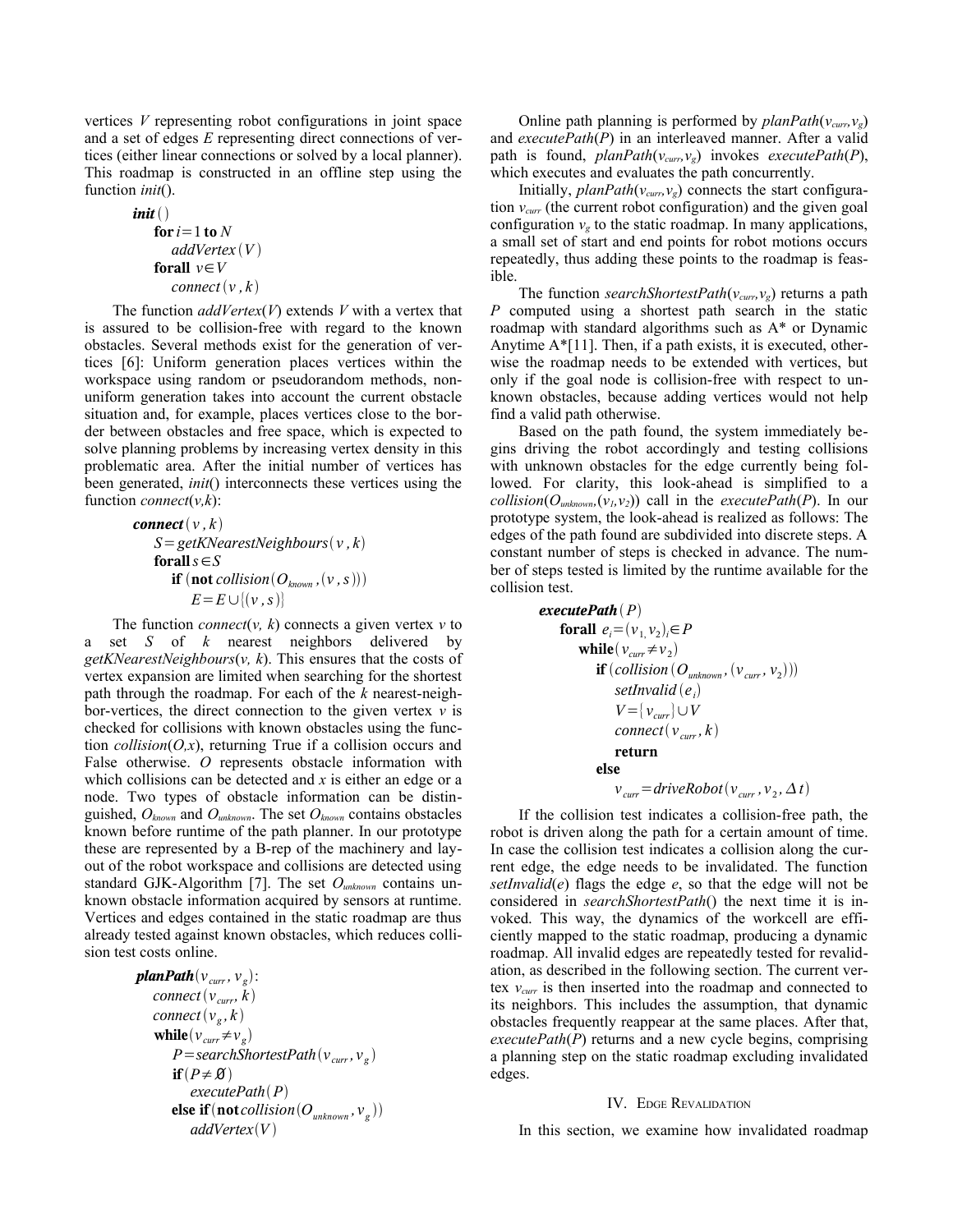edges could be revalidated efficiently and adapted to the changes in the environmental situation.

Edges invalidated due to unknown obstacles should not remain invalidated forever. In fast-changing environments, this would lead to the invalidation of large parts of the roadmap and thus would produce inefficient paths and unnecessary addition of roadmap vertices. In Table [II,](#page-3-1) a number of possible edge revalidation strategies are compared and explained in the following paragraphs. The table is sorted in ascending order with respect to computational costs.

| $RS$ (nr.)     | Advantages            | Disadvantages        |
|----------------|-----------------------|----------------------|
| Never $(1)$    | No computational      | Inefficient road-    |
|                | costs                 | maps                 |
| When goal is   | Very low computatio-  | Inefficient road-    |
| reached $(2)$  | nal costs             | maps                 |
| Timeout $(3)$  | Low computat. costs   | Local traps possible |
| Sensor-        | Adaptation to envi-   | Suboptimal adapti-   |
| indicated (4)  | ronmental changes     | 0n                   |
| Sensor-        | Optimal adaptation to | High computational   |
| determined (5) | environment changes   | costs                |

<span id="page-3-1"></span>TABLE II COMPARISON OF EDGE REVALIDATION STRATEGIES (ERS)

The "Never" strategy keeps edges invalidated forever. This is equivalent to deleting edges from the roadmap. Searching for shortest paths would always consider obstacles that, in a fast-changing environment, are typically no longer present. The path planner would thus generate inefficient paths avoiding non-existent obstacles, if it is able to find a path at all. If not, it would have to add edges to the roadmap, which is a rather expensive operation due to the collision tests required. The collision test information with known obstacles present in the invalidated edges is discarded and never used again.

The "When goal is reached" strategy is another simple technique. It revalidates all invalidated edges upon termination of the current planning and execution process, that is, when the goal is reached. Nevertheless, in environments with fast-moving obstacles, this may also lead to long-lasting widespread edge invalidation, inducing the same problems as in the "Never" strategy. In environments with static obstacles, this strategy produces unnecessary collision tests.

A strategy with comparatively low computational costs is the "Timeout" strategy. After invalidation, each edge is assigned a timeout after which it is again revalidated. In environments where a certain minimum obstacle speed *vmin* can be assumed, this is a feasible solution as it revalidates the edges that could be revalidated anyway because the related obstacle volume has moved. Nevertheless, this strategy can lead to cyclical behavior (which was verified in our experiments) in the presence of static obstacles. With a timeout-based strategy, edges are revalidated although they are still invalid due to the static obstacles. If *searchShortestPath*(.) then finds a path through these edges, the robot will return to a position it has been before and start invalidating edges again, resulting in cyclical behavior.

Increasing the timeout may be a solution but this biases the strategy to the aforementioned strategies. Selecting an optimal timeout for any kind of environment is not possible.

The "Sensor-determined" strategy relates to an optimal revalidation of edges, where mapping from the obstacle volume to roadmap edges or vertices exists, as proposed in [\[12\]](#page-5-9). Invalidated edges could then be revalidated immediately after the associated obstacle volume becomes free space. However, as already mentioned in Section [II,](#page-1-1) this would make large amounts of memory necessary for a reasonable robot workspace.

We propose a "Sensor-indicated" strategy based on an abstract sensor model. The sensor can distinguish three basic types of changes in obstacle volumes: increase, decrease and no change in volumes. It is unimportant where these changes occur, as the sensor only indicates one of the three types. Edges are then revalidated as soon as a decrease in volumes is detected. A certain fraction of the invalidated edges is revalidated; thereby several strategies are available: random selection, first-in-first-out, etc.. Although this is suboptimal compared to the "Sensor-determined" strategy, the computational costs are reasonable and for practical purposes, this strategy yields good results. Especially the "static-obstacle-problem" described above is addressed and cyclical behavior is suppressed. On the other hand, continuously moving obstacles such as humans induce a concurrent increase and decrease of obstacle volumes, allowing for short-term revalidation of edges. This in effect leads to a low number of invalidated edges in the roadmap, improving robot mobility in fast-changing environments.

In summary, the "Sensor-indicated" strategy provides a solution for static and dynamic obstacle situations at affordable costs. Our experimental results support this argument (Section [V\)](#page-3-0). Mixed scenarios are typical for industrial environments, where for example a maintenance worker carries tools or toolboxes he places at certain points for extended periods. A revalidation strategy should address both the static and dynamic scenarios simultaneously and efficiently.

# <span id="page-3-0"></span>V. EXPERIMENTS

The following provides a short overview of the prototype system with which the algorithm was tested. The system deals with human-robot coexistence or cooperation.

## *A. Environment*

The collision test is subdivided into two parts: collisions with known obstacles and collisions with unknown obstacles. The first type of collision is detected by a world model describing the various parts of the industrial process, e.g. based on a CAD model of the workspace. The second type is detected using sensory feedback from the environment.

To do so, we developed a camera sensor network observing a common space comprising the complete robot workspace (Fig. [1\)](#page-4-0). Based on difference classification algorithms, these cameras deliver the current dynamic obstacles in the workspace marked as *foreground* pixels in each camera. All other pixels are marked as *background*.

By the means of a robot model, the system can avoid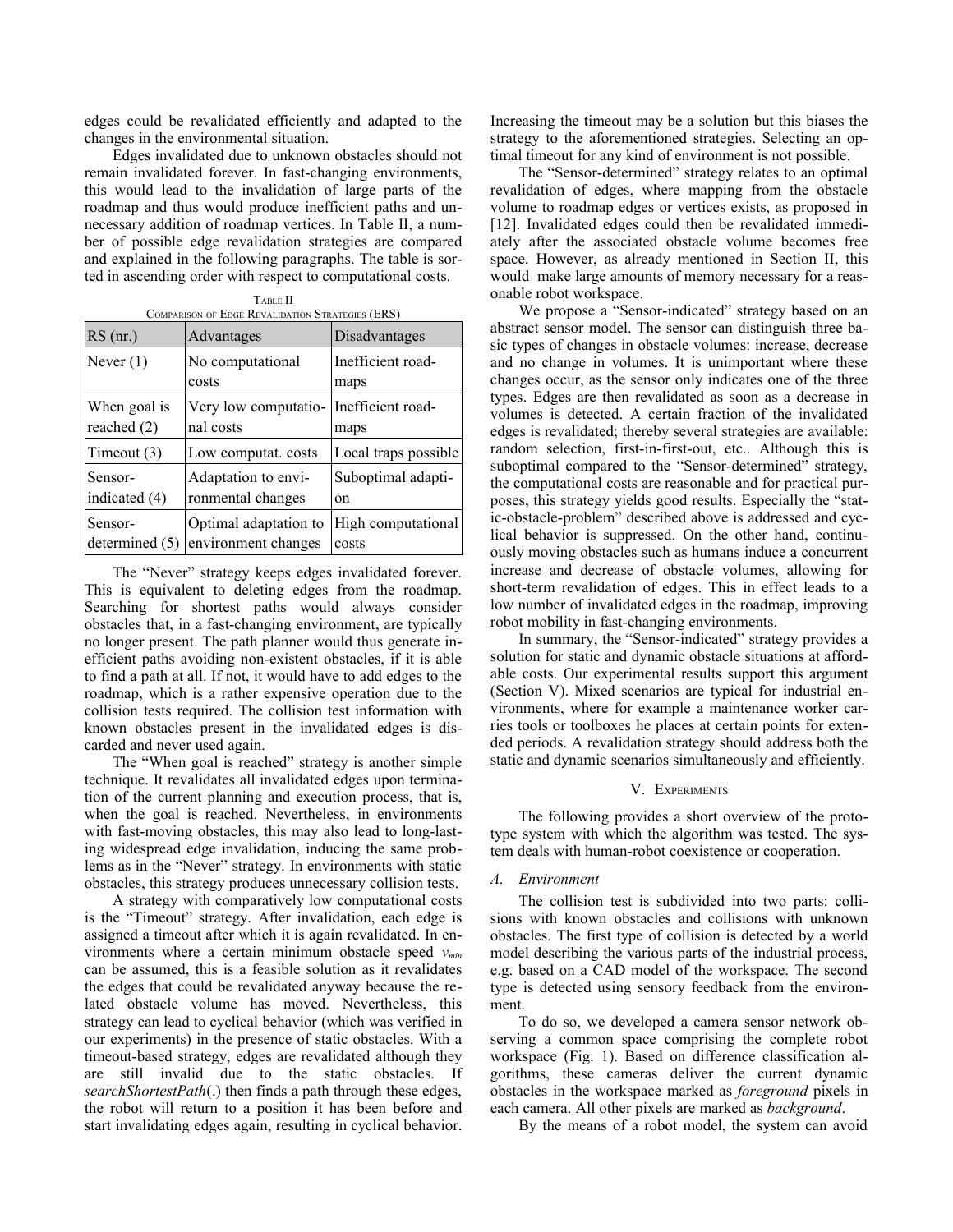collisions by projecting future robot configurations into the calibrated camera images. Each of these robot images is then checked for proximity to the given foreground pixel set in each respective camera.



<span id="page-4-0"></span>Figure 1: View of the workspace with illumination and cameras attached to an aluminium cage. The collision-avoiding robot path is indicated by the blue arrow. The undisturbed motion would be the direct connection between the left and right endpoints.

The distances from all cameras are fused (with respect to object occlusions) to form an overall collision statement as described in [\[5\]](#page-5-16) and [\[10\]](#page-5-15). This image-based collision test provides collision information in 3D and can be calculated online in real-time. A collision test for a single robot configuration in an eight-camera network takes one millisecond, including sensor fusion. While this is quite fast, the number of collision tests required for a linear path in the configuration space can be quite large, as this path has to be interpolated by a number of configurations. The number of collision tests is therefore limited by the imminent real-time demands. With the distance  $d_{\textit{obst}}$  determined as the current distance to the closest obstacle and given a certain robot speed  $v_{robot} > 0$  and a maximally achieved obstacle speed  $v_{obst}$ , the time-to-collision *tcoll* is given by

$$
t_{coll} \ge \frac{d_{\text{obst}}}{v_{\text{robot}} + v_{\text{obstacle}}}
$$
 (1)

This is equivalent to the time *tenv*, during which the environment can be assumed to be static, as mentioned in Section [I.](#page-0-1) For our human-robot coexistence system, the time *tenv* is fixed to 100ms and the robot speed *vrobot* is controlled with respect to the current obstacle distance (equation [1](#page-4-2) solved for *vrobot*). Below a threshold minimum distance to obstacles that would result in a negative *vrobot*, the robot is halted and thus the planner must not be activated. Edge revalidation is realized using the "sensor-indicated" strategy based on foreground pixel information (Section [IV\)](#page-2-0).

## *B. Experimental Setup*

In the experiments we concentrated on dynamic aspects of the enviroment, as static path planning benchmarks such as SIMPLE, TRAP, DETOUR, etc. have been investigated largely for PRM-planners in the past. Thus we concentrate on dynamic aspects and choose typical real-world scenarios for simulation.

The following experiments consist of a simulated

obstacle scenario to assure reproducibility and fairness of comparative measurements and to test the validity of the speedup assumption in the static obstacle case. The collision test was performed in 3D on the simulated objects. The experiment ran on a standard PC workstation (AMD X2- 3800+, 2GB RAM).



<span id="page-4-3"></span>Figure 2: Simulated "Moving obstacle" scenario. The green cuboid obstacle in the front moves cyclically from left to right with increasing speed. Without interruption the robot would take a path that intersects the path of the obstacle.

Real world experiments were also conducted for evaluation. They included a robot controller (Stäubli CS7-B) and an ethernet network providing the communication required to control the robot. In the real world example with sensory feedback, we achieved an update rate of 10-15 Hz (Fig. [1\)](#page-4-0) at a robot speed of 0-80 cm per second and covered a workspace of approximately 4x4x3 m with a resolution less than 6 cm.

We simulated several scenarios and evaluated each with the different revalidation strategies mentioned in Section [IV.](#page-2-0) The static roadmap initially contained 4192 vertices with each vertex connected to 26 neighboring vertices. Table [III](#page-4-1) lists the runtimes of the two most calculation-intensive algorithm sections common to all scenarios. The runtime for the collision test mentioned in Table [III](#page-4-1) constitutes the sensor-based collision test. Additionally the image processing speed is given to explain the update rate achieved.

<span id="page-4-2"></span><span id="page-4-1"></span>TABLE III AVERAGE RUNTIME OF CENTRAL ALGORITHM PARTS (WITH STANDARD DEVIATION IN PARANTHESES)

| Edge collision test with unknown obstacles<br>[collision( $O_{unknown}$ , e)], 3289 samples | $16.6(2.4)$ ms  |
|---------------------------------------------------------------------------------------------|-----------------|
| searchShortestPath( $v_{\text{curr}}$ , $v_{\text{g}}$ ), 50 samples                        | $0.85(0.21)$ ms |
| Sensor data acquisition (4 camera-system)                                                   | $70 \text{ ms}$ |

The robot movement simulated in all scenarios consisted of repeated movement back and forth between two targets combined with path planning to avoid any obstacles. This cycle was repeated several times to duplicate the cyclical behavior of robots in industrial environments.

The first scenario is given for reference, consisting of the robot moving through the empty space with no obstacles. The variable *eavg* describes the average number of invalidated edges when *searchShortestPath*(.) is called. This is an indicator for the mobility of the robot. The total number of edges ever invalidated *Einv* indicates how often the path planner tried a path obstructed by an obstacle. The path length for each path from one target to the other in configuration space *lavg* is calculated as the sum of all joint